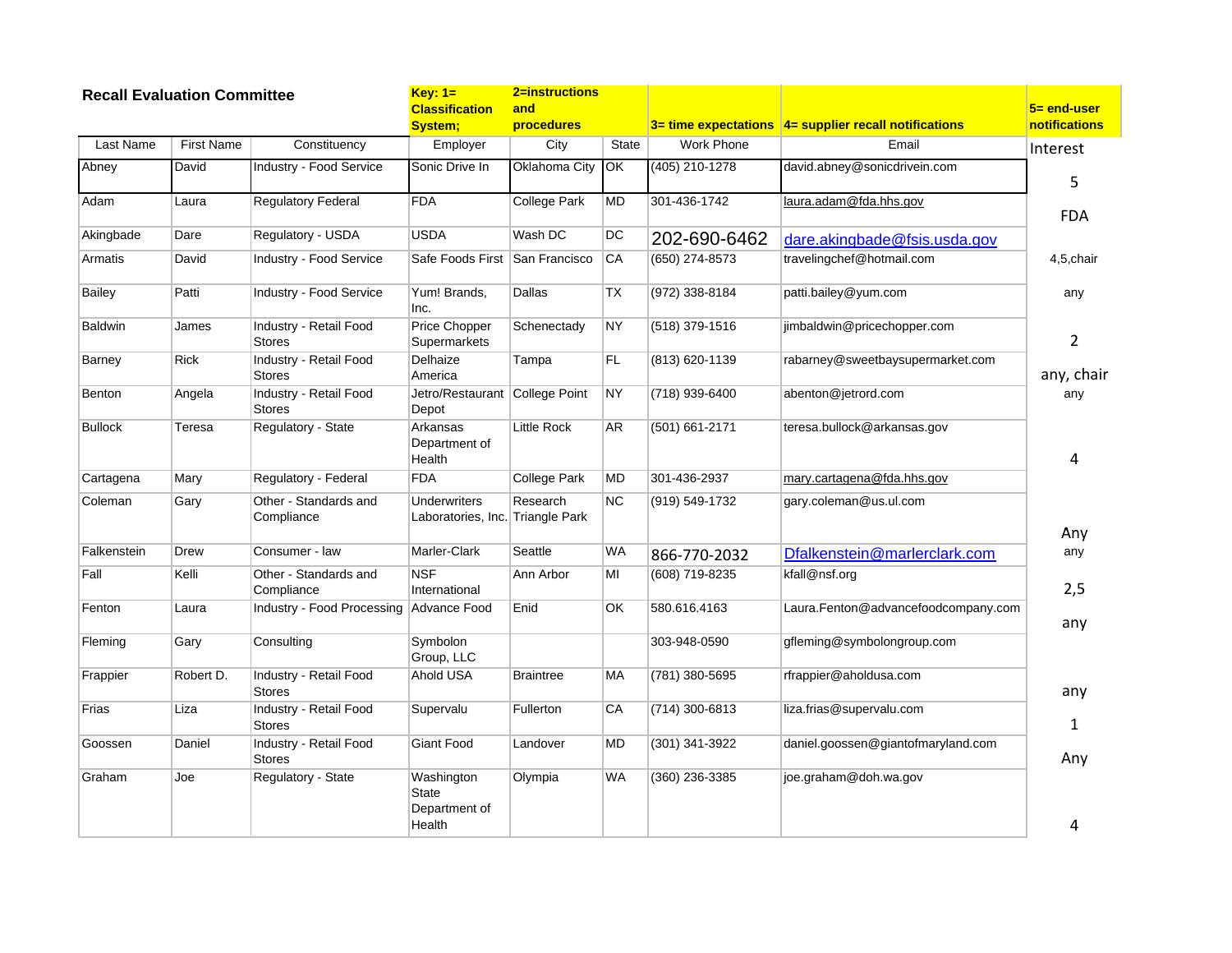| Gurrisi       | John       | Industry - Food Service                      | Darden<br>Restaurants, Inc.                                           | Orlando       | FL.       | (407) 245-6842   | jgurrisi@darden.com                  |                |
|---------------|------------|----------------------------------------------|-----------------------------------------------------------------------|---------------|-----------|------------------|--------------------------------------|----------------|
|               |            |                                              |                                                                       |               |           |                  |                                      | any            |
| Hancock       | Roger      | Other - Consulting Services Recall Info Link |                                                                       | <b>Boise</b>  | ID        | $(208)$ 284-1508 | roger.hancock@recallinfolink.com     | 4,5            |
| Hanssen       | George     | Regulatory - State                           | Nebraska<br>Department of<br>Agriculture                              | Lincoln       | <b>NE</b> | (402) 471-2536   | george.hanssen@nebraska.gov          | 1,4            |
| Harris        | Craig K.   | Academia                                     | <b>Michigan State</b><br>University                                   | Okemos        | MI        | (517) 256-2234   | harrisc@msu.edu                      |                |
| Hollingsworth | Jill       | Industry - Retail Food<br><b>Stores</b>      | Food Marketing<br>Institute                                           | Arlington     | VA        | (202) 220-0658   | jhollingsworth@fmi.org               | Any            |
| <b>Ihry</b>   | Tim        | Regulatory - USDA                            | <b>USDA</b>                                                           | Omaha         | ΝE        | 402-344-5161     | timothy.ihry@fsis.usda.gov           |                |
| Johnson       | Adam       | Industry - Retail Food<br><b>Stores</b>      | Wal-Mart                                                              | Bentonville   | AR        | 479.204.8040     | adam.johnson@wal-mart.com            | 3,4            |
| Kohl          | Larry      | Other - Association                          | <b>Food Marketing</b><br>Institute                                    | Arlington     | VA        | (202) 220-0659   | lkohl@fmi.org                        | Any            |
| Lane          | Don        | Industry - Retail Food<br><b>Stores</b>      | The Kroger Co.                                                        | Cincinnati    | OН        | (513) 762-4281   | don.lane@kroger.com                  | 4,5            |
| Madden        | Tressa     | Regulatory - State                           | Oklahoma State<br>Department of<br>Health                             | Oklahoma City | OK        | (405) 271-5243   | tressam@health.ok.gov                |                |
| McCullough    | Ernie      | Other - Consultant                           | <b>ASI Food Safety</b><br>Consultants                                 | Cumming       | GA        | (314) 629-3047   | emccullough@asifood.com              | Co-Chair       |
| McGuffey      | Charles E. | Industry - Retail Food<br><b>Stores</b>      | 7-Eleven, Inc.                                                        | Dallas        | ТX        | (972) 828-6844   | charles.mcguffey@7-11.com            | Any<br>2,4,1   |
| <b>Morris</b> | Sheri L.   | Regulatory - State                           | PA Dept. of<br>Agriculture/Food<br>Safety &<br>Laboratory<br>Services | Harrisburg    | <b>PA</b> | (717) 787-4315   | shmorris@state.pa.us                 | any            |
| Nicholson     | Gina       | Industry - Retail Food<br><b>Stores</b>      | The Kroger<br>Company                                                 | Westerville   | OН        | (614) 898-3413   | gina.nicholson@kroger.com            | Any            |
| O'Donnell     | Kathleen   | Industry - Retail Food<br><b>Stores</b>      | Wegman's Food<br><b>Markets</b>                                       |               |           | 585-429-3623     | kathleen.odonnell-cahill@wegmans.com | Any            |
| Ortiz         | Joel       | Industry - Retail Food<br><b>Stores</b>      | <b>Whole Foods</b><br>Market                                          | Austin        | TX        | (512) 542-3007   | joel.ortiz@wholefoods.com            | $\overline{2}$ |
| Pallaske      | Gregory    | <b>Industry - Food Service</b>               | U.S. Foodservice Rosemont                                             |               | IL.       | (847) 232-5884   | greg.pallaske@usfood.com             |                |
| Parker        | Richard    | Industry - Retail Food<br><b>Stores</b>      | <b>HEB</b>                                                            | San Antonio   | ТX        | (210) 938-6514   | parker.richard@heb.com               | Any            |
| Paymard       | Angela     | Other - Software Solutions                   | N2N Global                                                            | Longwood      | FL.       | (407) 331-5158   | apaymard@us.n2nglobal.com            | Any            |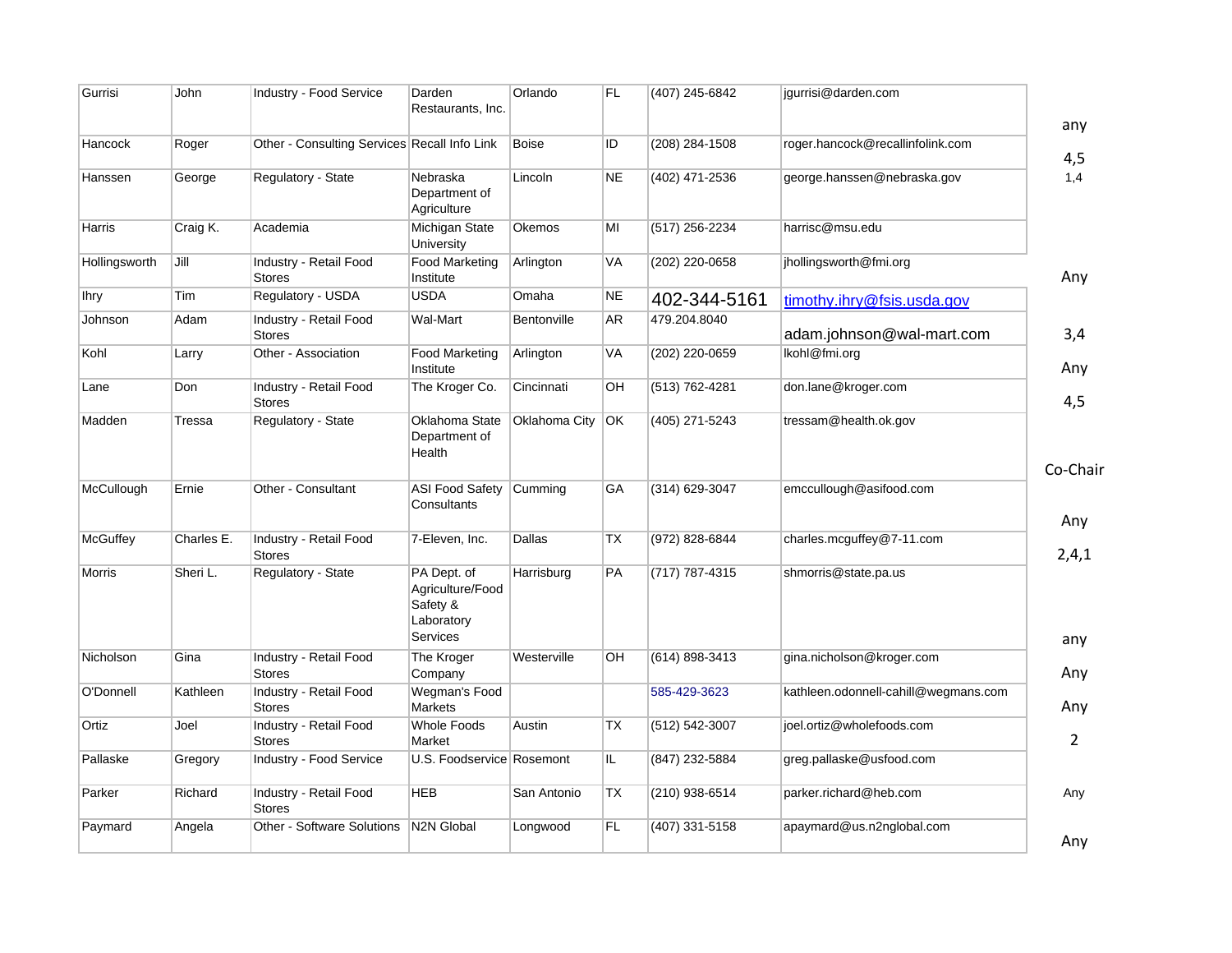| Payton      | Larry      | Industry - Food Service                 | Tokyo Gardens<br>Sushi                                 | Houston             | TX        | (713) 973-6073     | larrypayton@tgc-llc.com       | any                   |
|-------------|------------|-----------------------------------------|--------------------------------------------------------|---------------------|-----------|--------------------|-------------------------------|-----------------------|
| Posey       | Stephen    | Industry - Food Service                 | <b>Brinker</b><br>International                        | Dallas              | TX        | (972) 770-1716     | stephen.posey@brinker.com     | any                   |
| Powell      | Terrance   | Regulatory - Local                      | Los Angeles<br>County Dept. of<br>Public Health        | <b>Baldwin Park</b> | CA        | (626) 430-5330     | tpowell@ph.lacounty.gov       | $\overline{2}$        |
| Prince      | Gale       | Industry - Retail Food<br><b>Stores</b> | Your Food<br>Safety Coach,<br><b>LLC</b>               | Cincinnati          | OH        | (513) 236-6264     | gale@galeprince.com           | Any                   |
| Quintanilla | Ramona     | <b>Other - Sanitation Services</b>      | Proctor &<br>Gamble                                    | Cincinnati          | OH        | (513) 983-7210     | quintanilla.r@pg.com          | Any                   |
| Raulerson   | John       | Industry - Food Service                 | Firehouse<br>Restaurant<br>Group                       | Jacksonville        | FL.       | (904) 886-8300     | jraulerson@firehousesubs.com  |                       |
| Read        | David J.   | Regulatory - State                      | Minnesota<br>Department of<br>Agriculture              | St. Paul            | <b>MN</b> | (651) 201-6596     | david.read@state.mn.us        | any<br>$\overline{2}$ |
| Reid        | Karen      | Industry - Food Service                 | <b>Walt Disney</b><br>Parks and<br>Resorts US          | Lake Buena<br>Vista | FL.       | (407) 397-6602     | karen.reid@disney.com         | any                   |
| Reinhard    | Robert     | Industry - Food Processing              | Sara Lee<br>Corporation                                | Downers Grove IL    |           | (630) 598-8058     | bob.reinhard@saralee.com      | any                   |
| Rosenwinkel | Kenneth    | Industry - Retail Food<br><b>Stores</b> | Jewel-<br>Osco/Supervalu                               | Itasca              | IL.       | (630) 948-6787     | ken.rosenwinkel@supervalu.com | Any                   |
| Sherratt    | Grant      | Other - Software<br>Technology          | Steton<br>Technology                                   | St. George          | UT        | $(435) 656 - 5655$ | grant.sherratt@steton.com     | 5                     |
| Sostrin     | Mike       | Industry - Retail Food<br><b>Stores</b> | <b>Walmart Stores</b><br><b>Inc</b>                    | <b>Bentonville</b>  | AR        | 479.277.9202       | michael.sostrin@wal-mart.com  | Any                   |
| Stefanski   | Kristina   | Industry - Retail Food<br><b>Stores</b> | Ahold/The Stop<br>& Shop<br>Supermarket<br>Company LLC | Quincy              | <b>MA</b> | (617) 770-6987     | kstefans@stopandshop.com      | $\overline{2}$        |
| Tryba       | Casimir M. | Industry - Retail Food<br><b>Stores</b> | Big Y Foods, Inc. Springfield                          |                     | МA        | (413) 504-4450     | tryba@bigy.com                | 5                     |
| Tyjewski    | Susan      | <b>Industry - Food Service</b>          | <b>CKE</b><br>Restaurants, Inc.                        | Ontario             | CA        | (909) 912-3816     | styjewski@ckr.com             | any                   |
| Waller      | Travis     | Industry - Retail Food<br><b>Stores</b> | Associated Food Salt Lake City<br>Stores, Inc.         |                     | UT        | (801) 978-8408     | tpwaller@afstores.com         |                       |
| Weddig      | Lisa       | Industry - Food Processing              | <b>Better Seafood</b><br>Board                         | McLean              | VA        | (703) 752-8886     | lweddig@nfi.org               | any<br>any            |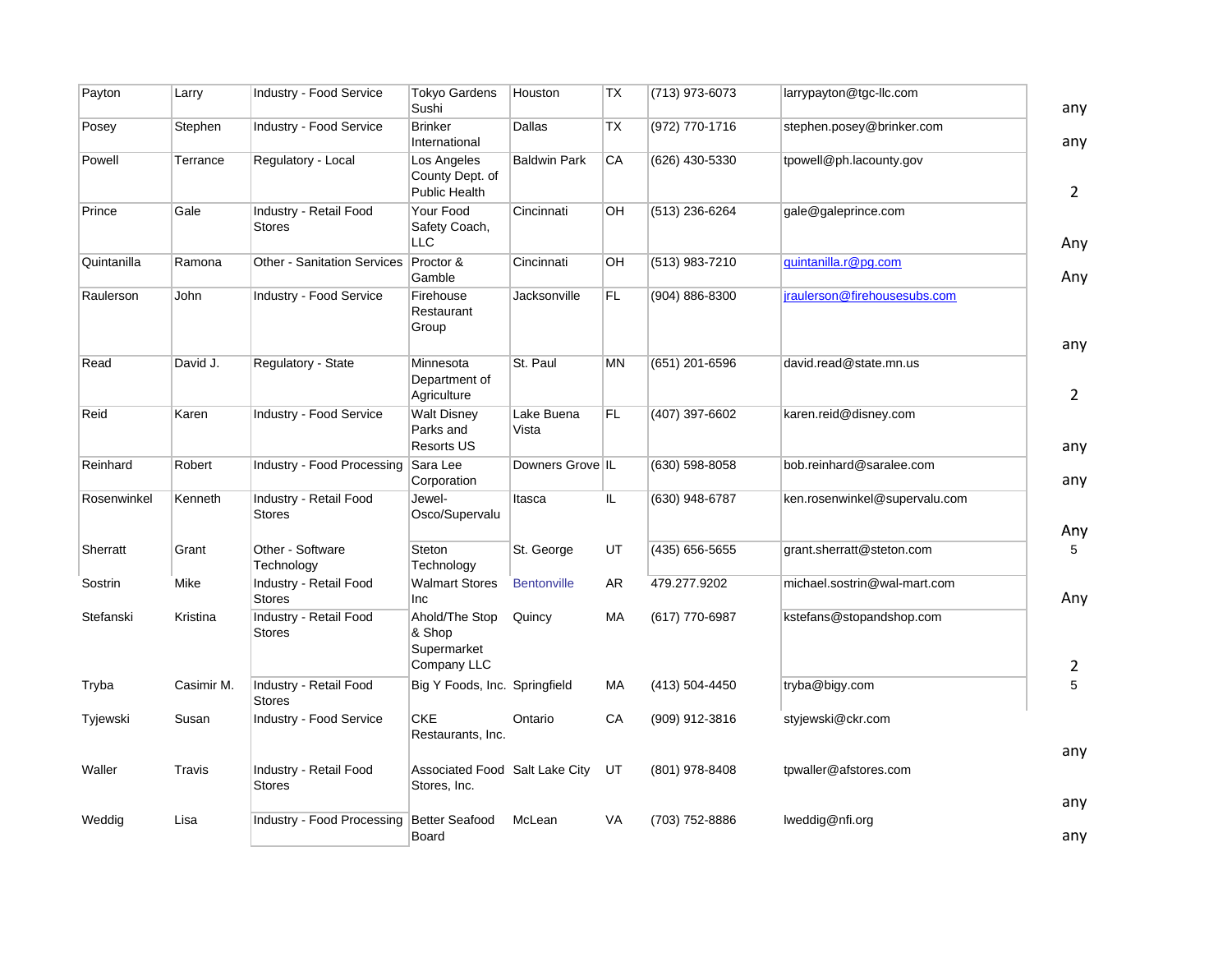| Westbrook | Tim    | Industry - Retail Food | Publix Super  | Orlando     | FL. | (407) 702-8294 | tim.westbrook@publix.com |     |
|-----------|--------|------------------------|---------------|-------------|-----|----------------|--------------------------|-----|
|           |        | Stores                 | Market        |             |     |                |                          | Anv |
| Wood      | Sharon | Industry - Retail Food | H-E-B Grocerv | San Antonio | TX  | (210) 938-6511 | wood.sharon@heb.com      |     |
|           |        | Stores                 | Company       |             |     |                |                          | Anv |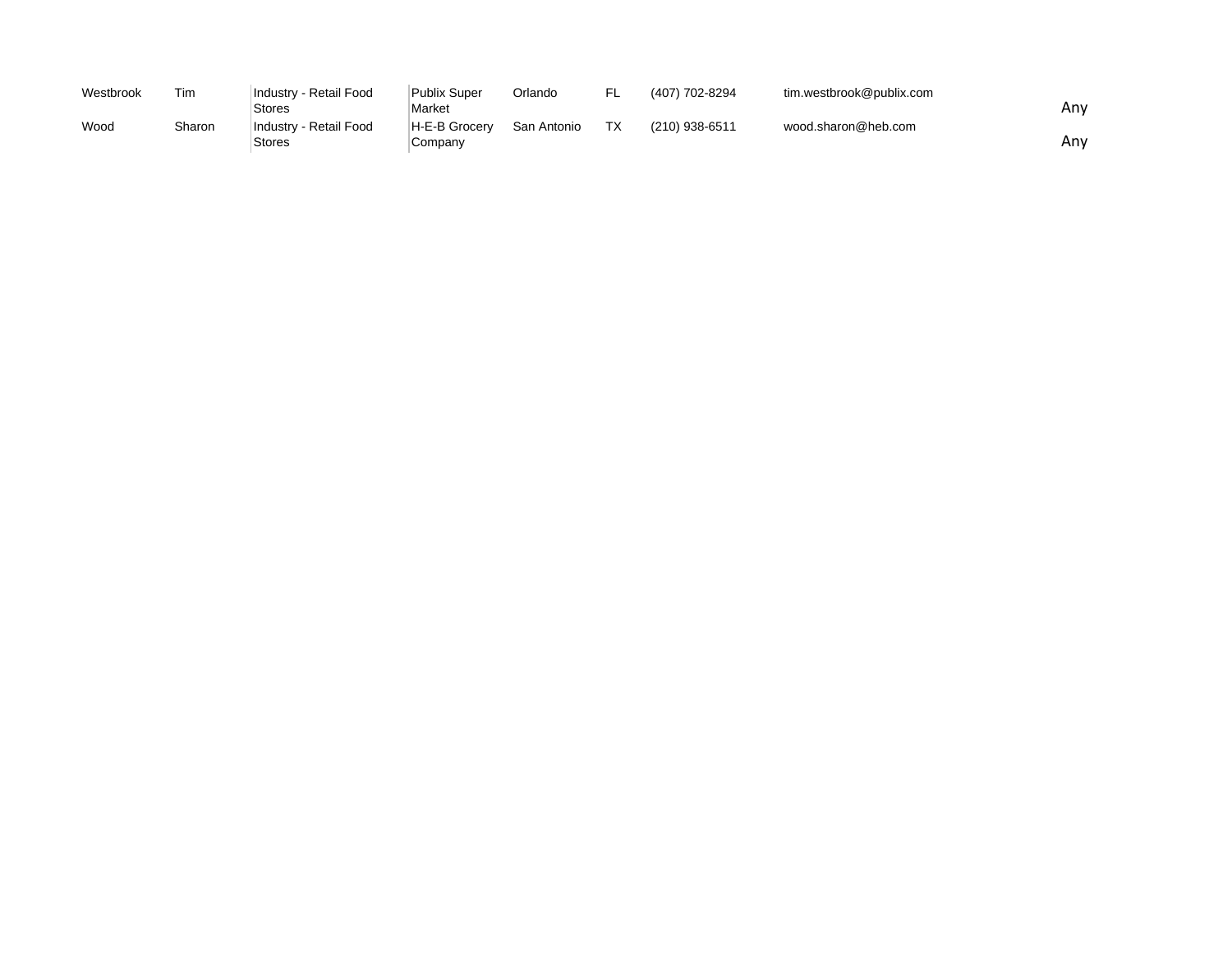| Committee                                  |
|--------------------------------------------|
| $\overline{\mathbf{5}}$                    |
|                                            |
|                                            |
|                                            |
|                                            |
| $\overline{2}$                             |
| $\frac{5}{2}$                              |
|                                            |
|                                            |
|                                            |
|                                            |
| $\begin{array}{c} 2 \\ 1 \\ 2 \end{array}$ |
|                                            |
|                                            |
|                                            |
| $\overline{5}$                             |
| $\mathbf{1}$                               |
| $\overline{5}$                             |
|                                            |
|                                            |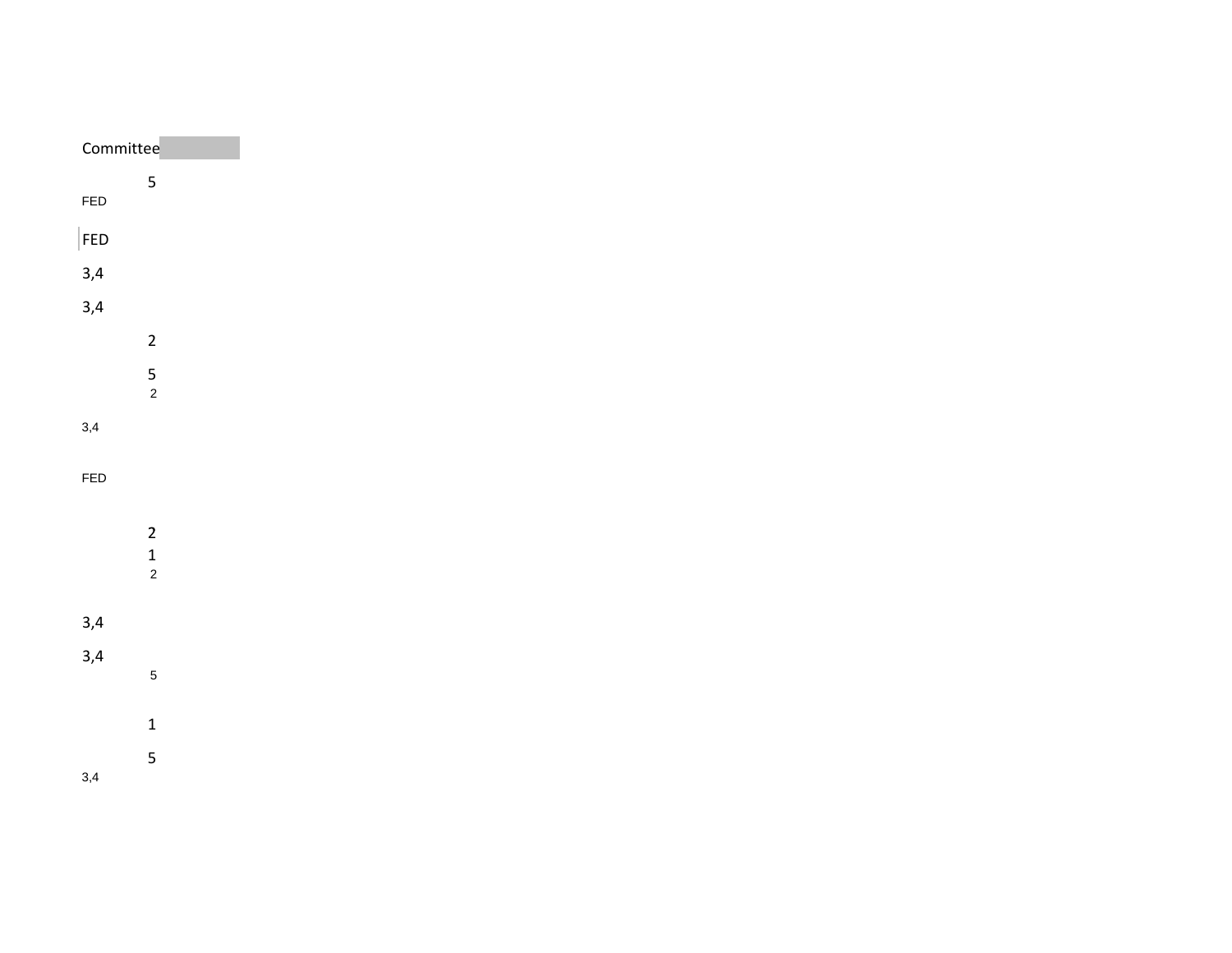| $\overline{1}$ |  |  |  |
|----------------|--|--|--|

- 
- 5 1

## Chair

|            | 5 |  |  |  |  |
|------------|---|--|--|--|--|
| <b>FED</b> |   |  |  |  |  |
| 3,4        |   |  |  |  |  |

- - 1
		- 5 2
	- - 1 2
	- 5
	- 5
	- 5
- 2 Chair
	- 5
		- 2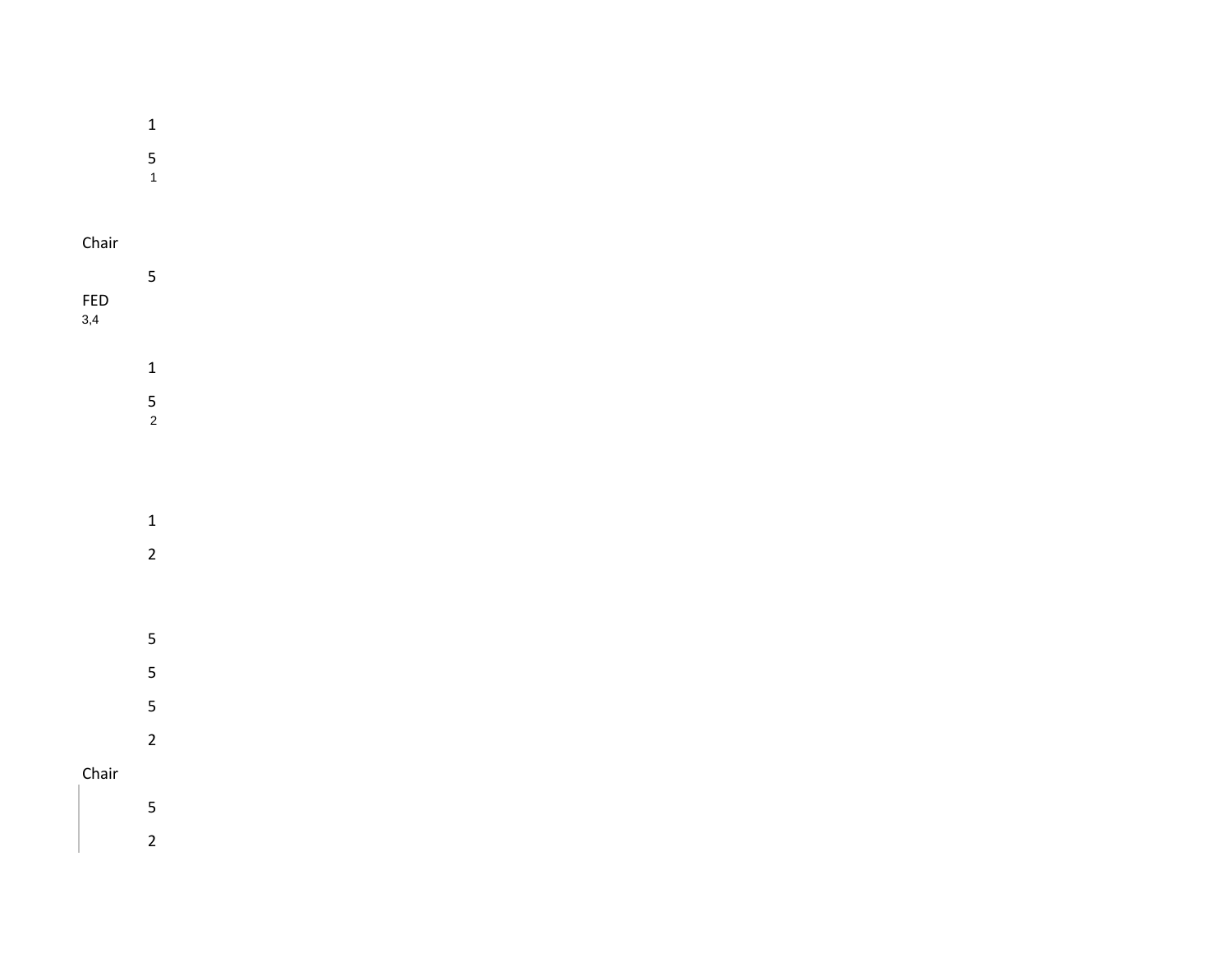3,4  $|3,4$ L 2 3,4 1  $|3,4|$ 2 3,4 1 1 5 3,4 2 5 1 3,4

2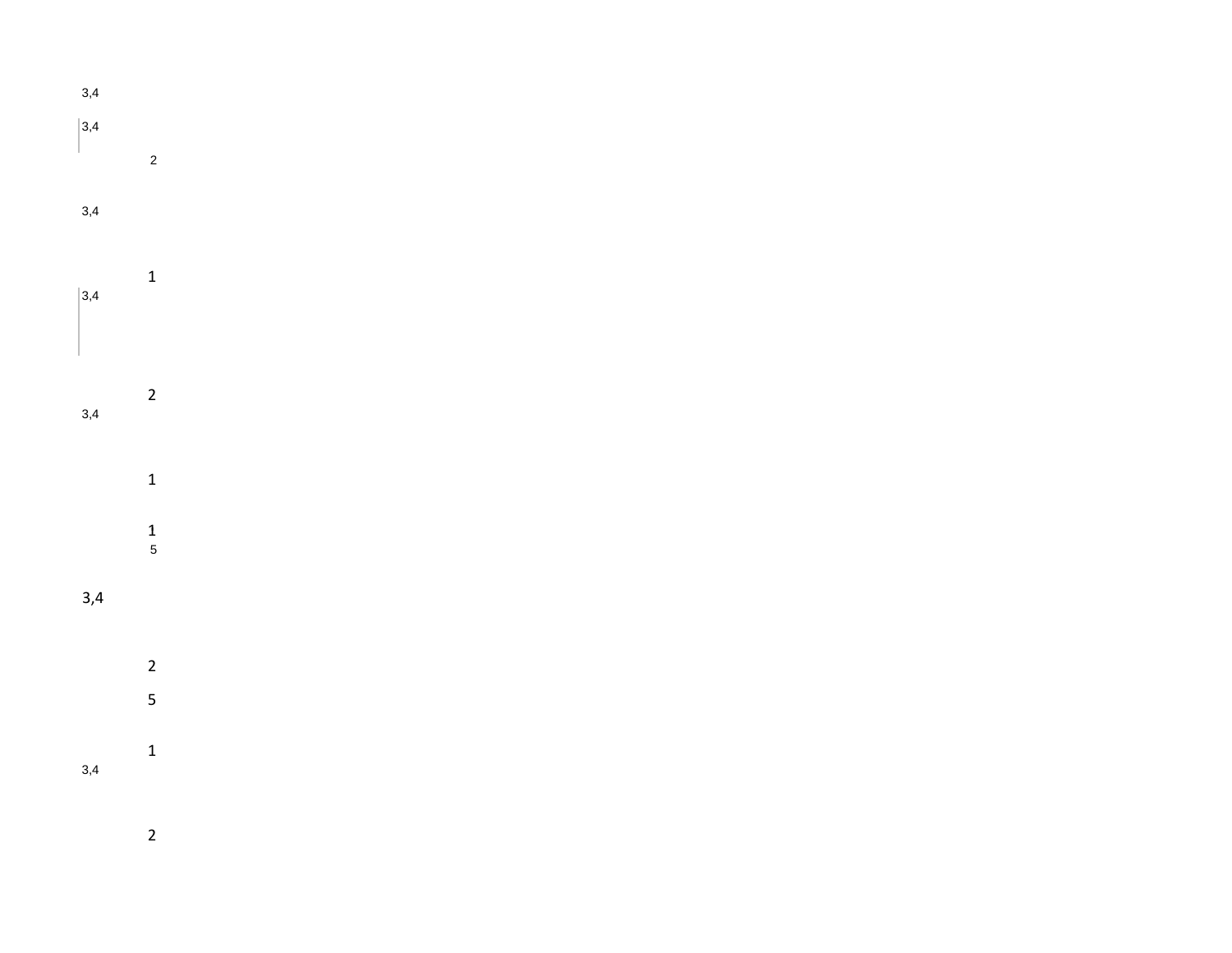5 1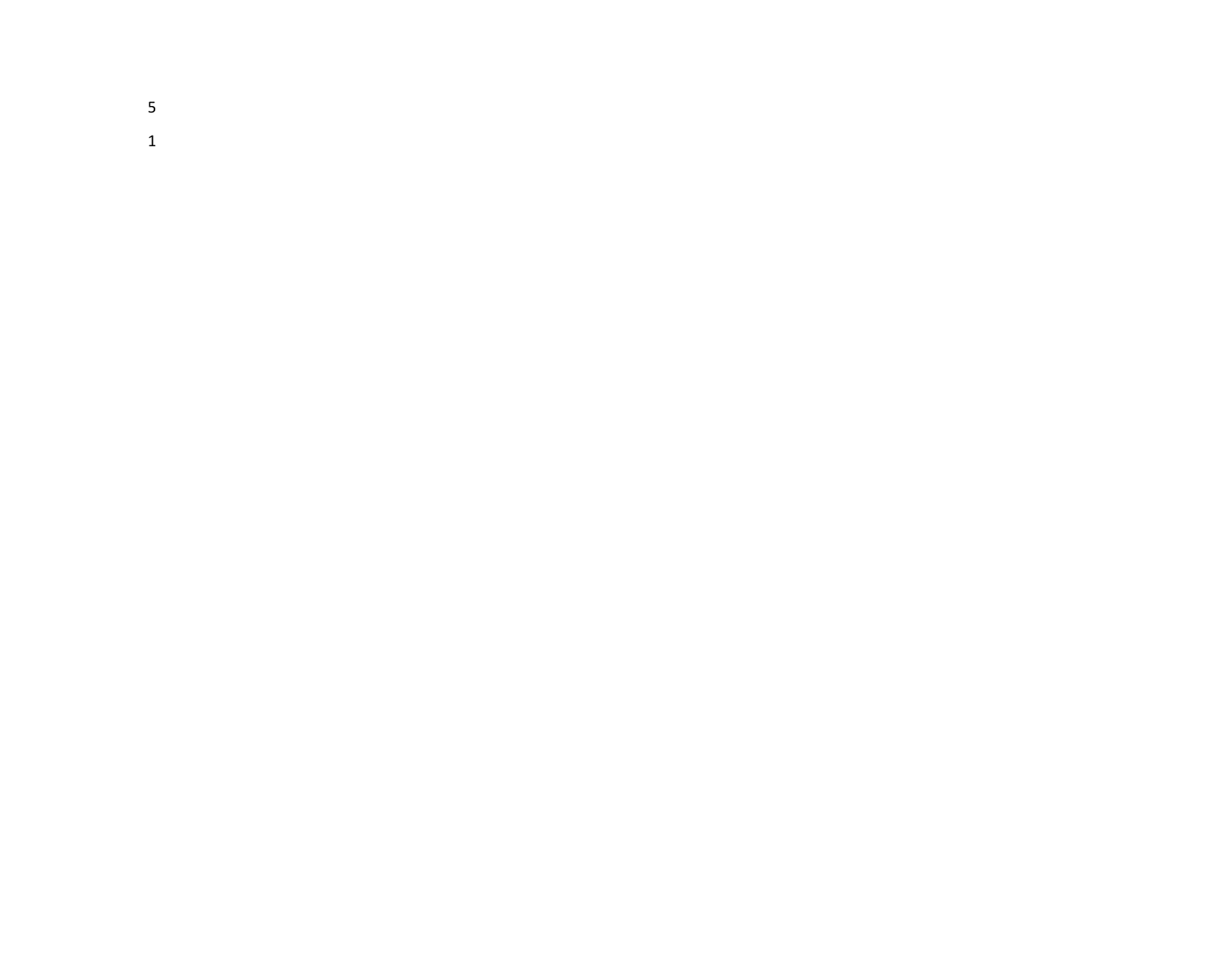|                  |                     |                                                       | <b>Committee 1 - Recall System</b>       |                      |              |                   |                                       |
|------------------|---------------------|-------------------------------------------------------|------------------------------------------|----------------------|--------------|-------------------|---------------------------------------|
| Chair:           | <b>Craig Harris</b> |                                                       | Co-Chair:                                | <b>Greg Pallaske</b> |              |                   |                                       |
| <b>Last Name</b> | <b>First Name</b>   | Constituency                                          | Employer                                 | City                 | <b>State</b> | <b>Work Phone</b> | Email                                 |
| Falkenstein      | Drew                | Consumer - law Marler-Clark                           |                                          | Seattle              | WA           | 866-770-2032      | Dfalkenstein@marlercl<br>ark.com      |
| Frias            | Liza                | Industry - Retail Supervalu<br><b>Food Stores</b>     |                                          | Fullerton            | СA           | (714) 300-6813    | liza.frias@supervalu.com              |
| Gurrisi          | John                | Industry - Food<br>Service                            | Darden<br>Restaurants,<br>Inc.           | Orlando              | FL.          | (407) 245-6842    | jgurrisi@darden.com                   |
| Hanssen          | George              | Regulatory -<br><b>State</b>                          | Nebraska<br>Department of<br>Agriculture | Lincoln              | <b>NE</b>    | (402) 471-2536    | george.hanssen@nebraska.<br>gov       |
| Kohl             | Larry               | Other -<br>Association                                | Food Marketing<br>Institute              | Arlington            | VA           | (202) 220-0659    | lkohl@fmi.org                         |
| McCullough       | Ernie               | Other -<br>Consultant                                 | ASI Food Safety<br>Consultants           | Cumming              | GA           | (314) 629-3047    | emccullough@asifood.com               |
| Quintanilla      | Ramona              | Other -<br>Sanitation<br>Services                     | Proctor &<br>Gamble                      | Cincinnati           | OН           | (513) 983-7210    | guintanilla.r@pg.com                  |
| Reinhard         | Robert              | Industry - Food<br>Processing                         | Sara Lee<br>Corporation                  | Downers<br>Grove     | IL           | (630) 598-8058    | bob.reinhard@saralee.com              |
| Rosenwinkel      | Kenneth             | Industry - Retail Jewel-<br><b>Food Stores</b>        | Osco/Supervalu                           | Itasca               | IL           | (630) 948-6787    | ken.rosenwinkel@supervalu.<br>com     |
| Tyjewski         | Susan               | Industry - Food<br>Service                            | <b>CKE</b><br>Restaurants,<br>Inc.       | Ontario              | CA           | (909) 912-3816    | styjewski@ckr.com                     |
| Wood             | Sharon              | Industry - Retail H-E-B Grocery<br><b>Food Stores</b> | Company                                  | San Antonio TX       |              | (210) 938-6511    | wood.sharon@heb.com                   |
| Adam             | Laura               | Regulatory<br>Federal                                 | <b>FDA</b>                               | College Park MD      |              | 301-436-1742      | laura.adam@fda.hhs.gov                |
| Akingbade        | Dare                | Regulatory -<br><b>USDA</b>                           | <b>USDA</b>                              | Wash DC              | DC           | 202-690-6462 ov   | dare.akingbade@fsis.usda.g            |
| Cartagena        | Mary                | Regulatory -<br>Federal                               | <b>FDA</b>                               | College Park MD      |              | 301-436-2937      | mary.cartagena@fda.hhs.go<br><u>v</u> |
| <b>Ihry</b>      | Tim                 | Regulatory -<br><b>USDA</b>                           | <b>USDA</b>                              | Omaha                | <b>NE</b>    | 402-344-5161      | timothy.ihry@fsis.usda.gov            |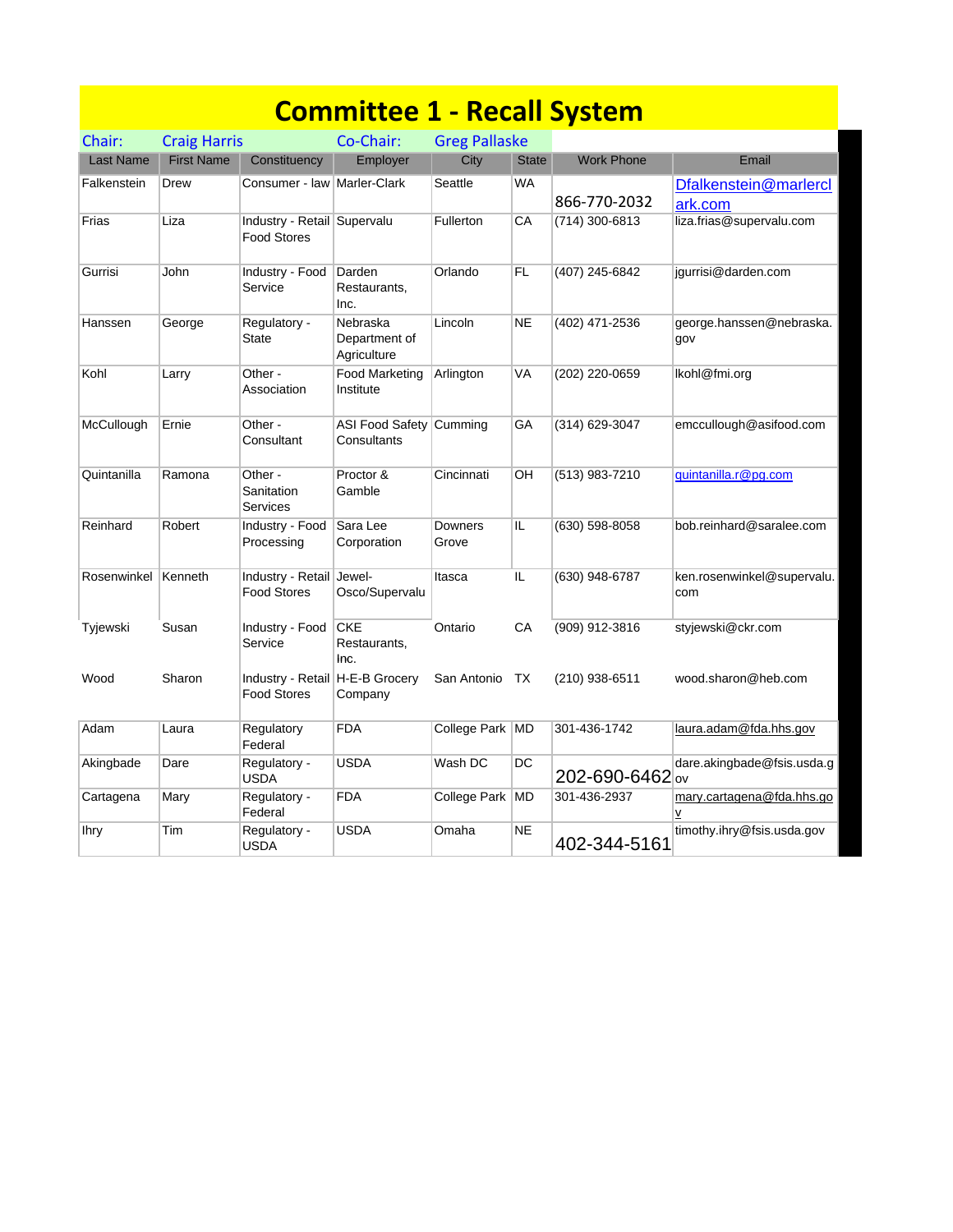E=Excused Y=Present N=Absent Meetings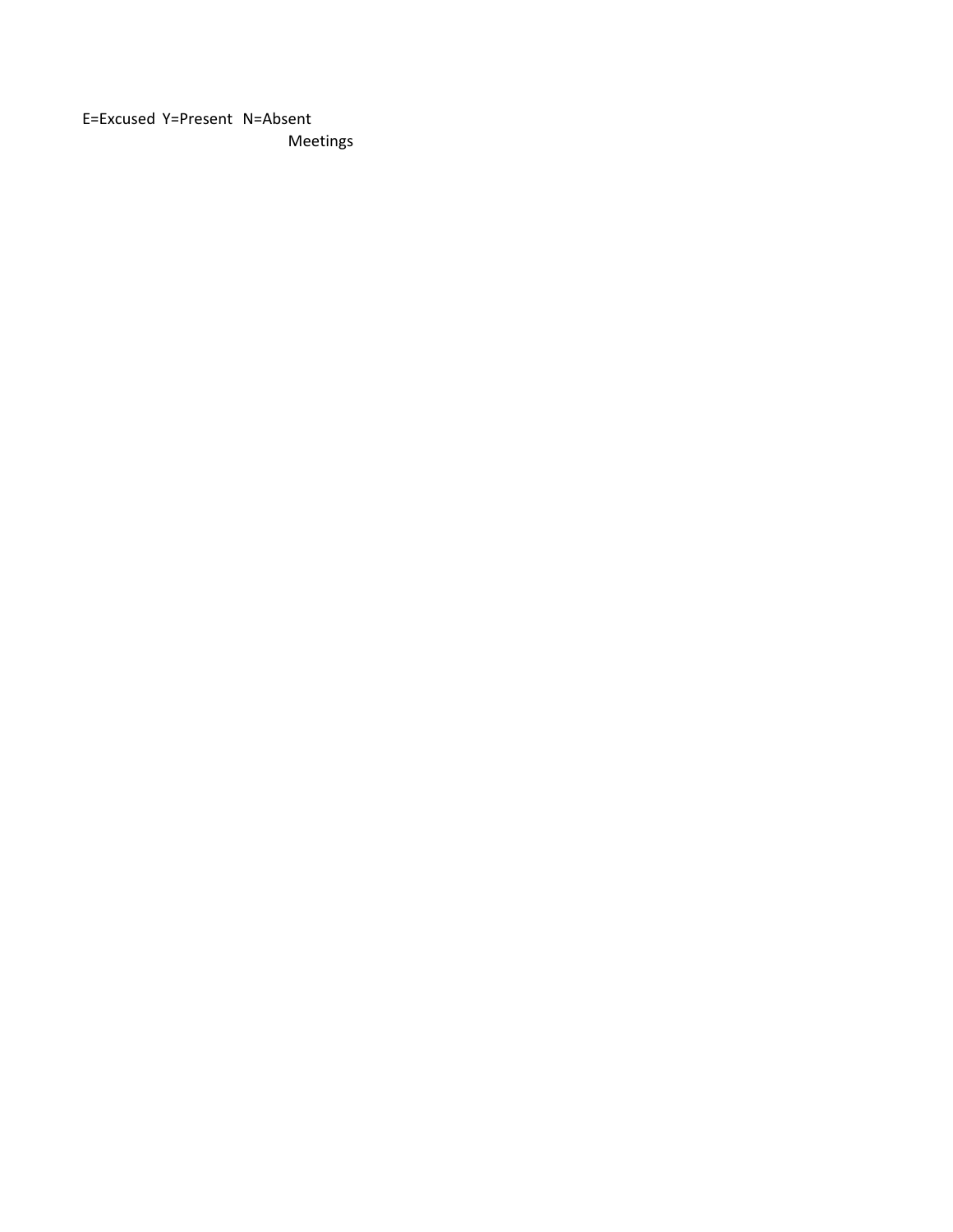|                |                     | <b>Committee 2 - Supplier Recall Information</b>      |                                                     |                           |              |                   |
|----------------|---------------------|-------------------------------------------------------|-----------------------------------------------------|---------------------------|--------------|-------------------|
| Chair:         | <b>Craig Harris</b> |                                                       | Co-Chair:                                           |                           |              |                   |
| Last Name      | <b>First Name</b>   | Constituency                                          | Employer                                            | City                      | <b>State</b> | <b>Work Phone</b> |
| <b>Baldwin</b> | James               | Industry - Retail Food<br><b>Stores</b>               | <b>Price Chopper</b><br>Supermarkets                | Schenectady               | NY           | (518) 379-1516    |
| <b>Benton</b>  | Angela              | Industry - Retail Food<br><b>Stores</b>               | Jetro/Restaurant<br>Depot                           | <b>College Point</b>      | <b>NY</b>    | (718) 939-6400    |
| Coleman        | Gary                | Other - Standards and Underwriters<br>Compliance      | Laboratories, Inc.                                  | Research<br>Triangle Park | <b>NC</b>    | (919) 549-1732    |
| Fall           | Kelli               | Other - Standards and NSF International<br>Compliance |                                                     | Ann Arbor                 | MI           | (608) 719-8235    |
| Madden         | Tressa              | Regulatory - State                                    | Oklahoma State<br>Department of Health              | Oklahoma City             | OK           | (405) 271-5243    |
| McGuffey       | Charles E.          | Industry - Retail Food<br><b>Stores</b>               | 7-Eleven, Inc.                                      | Dallas                    | <b>TX</b>    | (972) 828-6844    |
| Ortiz          | Joel                | Industry - Retail Food<br><b>Stores</b>               | Whole Foods Market                                  | ∣Austin                   | ТX           | (512) 542-3007    |
| Paymard        | Angela              | Other - Software<br>Solutions                         | <b>N2N Global</b>                                   | Longwood                  | <b>FL</b>    | (407) 331-5158    |
| Powell         | Terrance            | Regulatory - Local                                    | Los Angeles County<br>Dept. of Public Health        | <b>Baldwin Park</b>       | CA           | (626) 430-5330    |
| Read           | David J.            | Regulatory - State                                    | Minnesota<br>Department of<br>Agriculture           | St. Paul                  | <b>MN</b>    | (651) 201-6596    |
| Stefanski      | Kristina            | Industry - Retail Food<br><b>Stores</b>               | Ahold/The Stop &<br>Shop Supermarket<br>Company LLC | Quincy                    | MA           | (617) 770-6987    |
| Weddig         | Lisa                | Industry - Food<br>Processing                         | Better Seafood Board McLean                         |                           | <b>VA</b>    | (703) 752-8886    |
| Adam           | Laura               | Regulatory Federal                                    | <b>FDA</b>                                          | <b>College Park</b>       | <b>MD</b>    | 301-436-1742      |
| Akingbade      | Dare                | Regulatory - USDA                                     | <b>USDA</b>                                         | Wash DC                   | DC           | 202-690-64        |
| Cartagena      | Mary                | Regulatory - Federal                                  | <b>FDA</b>                                          | <b>College Park</b>       | <b>MD</b>    | 301-436-2937      |
| lhry           | Tim                 | Regulatory - USDA                                     | USDA                                                | Omaha                     | <b>NE</b>    | 402-344-51        |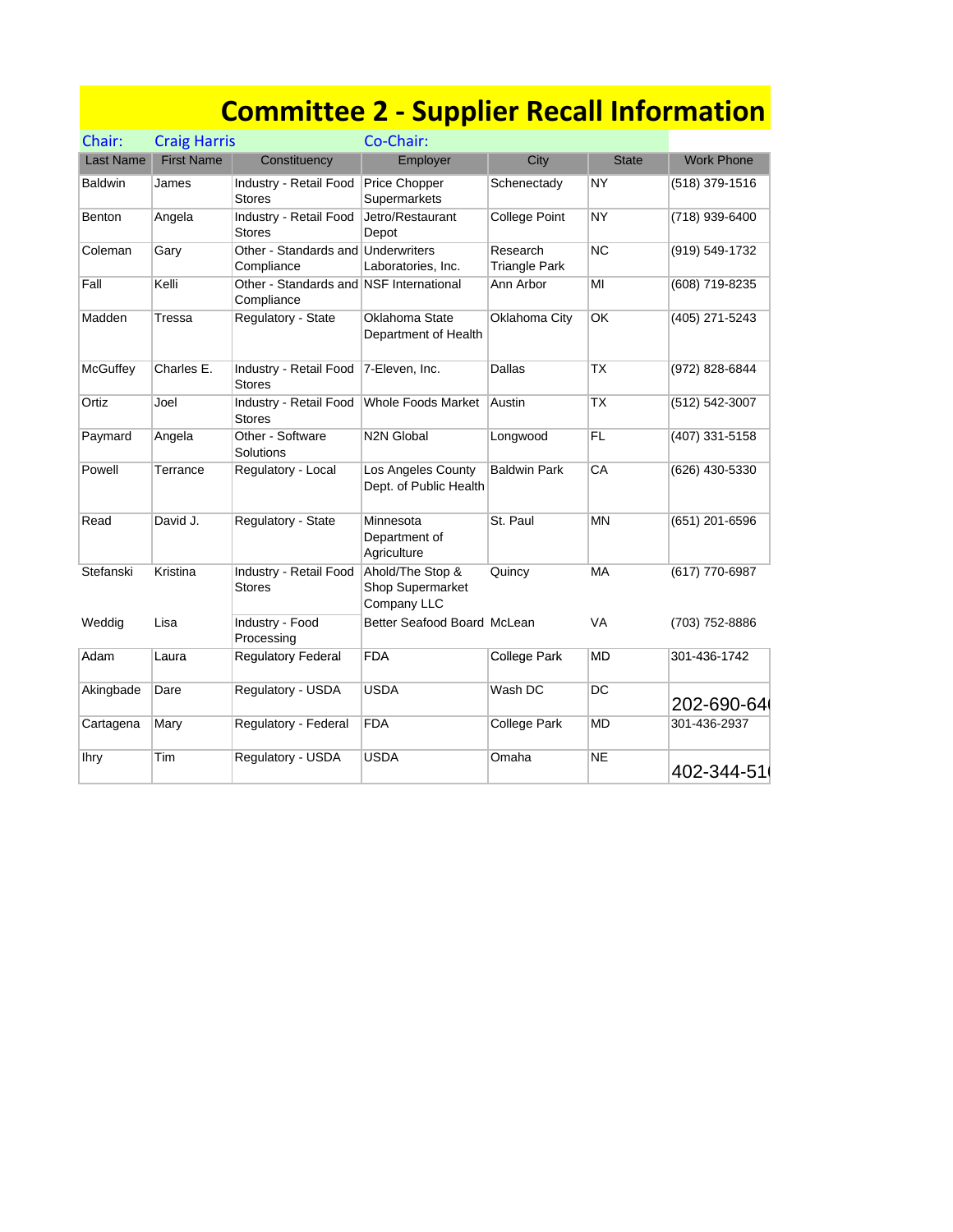## E=Excused Y=Present N=Absent

Meetings

| per.com         | jimbaldwin@pricechop    |
|-----------------|-------------------------|
|                 | abenton@jetrord.com     |
| m               | gary.coleman@us.ul.co   |
| kfall@nsf.org   |                         |
|                 | tressam@health.ok.gov   |
| 11.com          | charles.mcguffey@7-     |
| com             | joel.ortiz@wholefoods.  |
| al.com          | apaymard@us.n2nglob     |
| ov              | tpowell@ph.lacounty.g   |
| Ś               | david.read@state.mn.u   |
| .com            | kstefans@stopandshop    |
|                 | lweddig@nfi.org         |
| $\overline{ov}$ | laura.adam@fda.hhs.g    |
| sda.gov         | dare.akingbade@fsis.u   |
| hs.gov          | mary.cartagena@fda.h    |
| gov             | timothy.ihry@fsis.usda. |

**Email**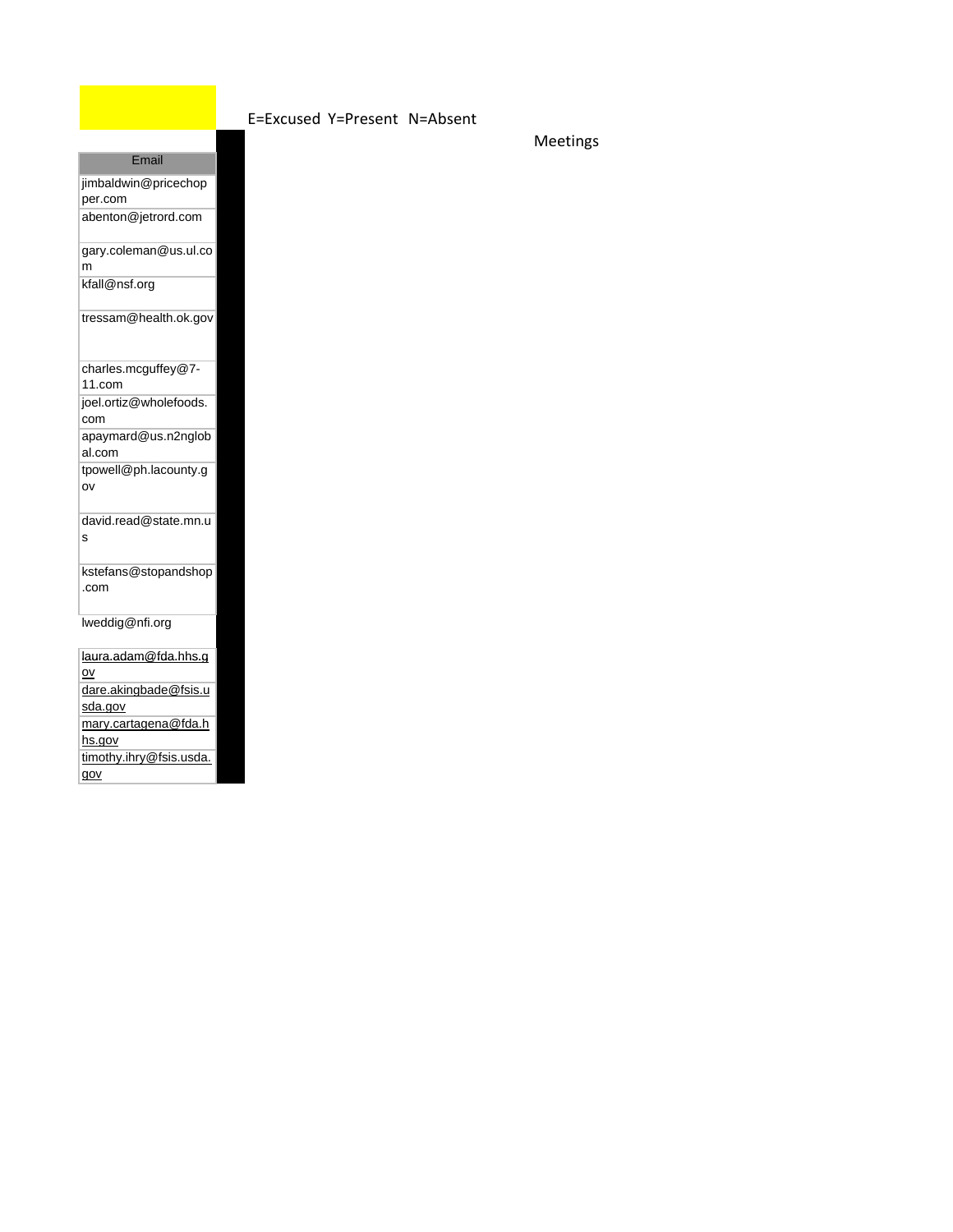## **Committee 3 ‐ Recall Notice Timing and Information**

| Chair:           | <b>Greg Pallaske</b> |                                         | Co-Chair:                                          | <b>David Armatis</b> |              |                       |                                           |
|------------------|----------------------|-----------------------------------------|----------------------------------------------------|----------------------|--------------|-----------------------|-------------------------------------------|
| <b>Last Name</b> | <b>First Name</b>    | Constituency                            | Employer                                           | City                 | <b>State</b> | <b>Work Phone</b>     | Email                                     |
| Armatis          | David                | Industry - Food<br>Service              | Safe Foods First                                   | San<br>Francisco     | CA           | (650) 274-<br>8573    | travelingchef@hotmail.<br>com             |
| <b>Bailey</b>    | Patti                | Industry - Food<br>Service              | Yum! Brands, Inc.                                  | Dallas               | TX           | $(972) 338 -$<br>8184 | patti.bailey@yum.com                      |
| <b>Bullock</b>   | Teresa               | Regulatory - State                      | Arkansas<br>Department of<br>Health                | Little Rock          | AR           | (501) 661-<br>2171    | teresa.bullock@arkans<br>as.gov           |
| Fenton           | Laura                | Industry - Food<br>Processing           | Advance Food                                       | Enid                 | OK           | 580.616.416<br>3      | Laura.Fenton@advanc<br>efoodcompany.com   |
| Fleming          | Gary                 | Consulting                              | Symbolon Group,<br><b>LLC</b>                      |                      |              | 303-948-<br>0590      | gfleming@symbolongro<br>up.com            |
| Graham           | Joe                  | Regulatory - State                      | <b>Washington State</b><br>Department of<br>Health | Olympia              | <b>WA</b>    | $(360)$ 236-<br>3385  | joe.graham@doh.wa.go<br>v                 |
| Johnson          | Adam                 | Industry - Retail<br><b>Food Stores</b> | Wal-Mart                                           | Bentonville          | AR           | 479.204.804<br>0      | adam.johnson@w<br>al-mart.com             |
| Payton           | Larry                | Industry - Food<br>Service              | <b>Tokyo Gardens</b><br>Sushi                      | Houston              | TX           | $(713)$ 973-<br>6073  | larrypayton@tgc-<br>Ilc.com               |
| Posey            | Stephen              | Industry - Food<br>Service              | <b>Brinker</b><br>International                    | Dallas               | TX           | $(972)$ 770-<br>1716  | stephen.posey@brinker<br>.com             |
| Prince           | Gale                 | Industry - Retail<br><b>Food Stores</b> | Your Food Safety<br>Coach, LLC                     | Cincinnati           | OH           | (513) 236-<br>6264    | gale@galeprince.com                       |
| Raulerson        | John                 | Industry - Food<br>Service              | Firehouse<br><b>Restaurant Group</b>               | Jacksonville         | FL           | $(904) 886 -$<br>8300 | jraulerson@firehousesu<br>bs.com          |
| Reid             | Karen                | Industry - Food<br>Service              | <b>Walt Disney Parks</b><br>and Resorts US         | Lake Buena<br>Vista  | FL           | (407) 397-<br>6602    | karen.reid@disney.com                     |
| Sostrin          | Mike                 | Industry - Retail<br><b>Food Stores</b> | <b>Walmart Stores</b><br>Inc                       | <b>Bentonville</b>   | <b>AR</b>    | 479.277.920<br>2      | michael.sostrin@wal-<br>mart.com          |
| Waller           | Travis               | Industry - Retail<br><b>Food Stores</b> | <b>Associated Food</b><br>Stores, Inc.             | Salt Lake<br>City    | UT           | $(801)$ 978-<br>8408  | tpwaller@afstores.com                     |
| Adam             | Laura                | Regulatory Federal FDA                  |                                                    | College Park MD      |              | 301-436-<br>1742      | laura.adam@fda.hhs.g<br>ov                |
| Akingbade        | Dare                 | Regulatory - USDA USDA                  |                                                    | Wash DC              | DC           |                       | dare.akingbade@f<br>202-690- sis.usda.gov |
| Cartagena        | Mary                 | Regulatory -<br>Federal                 | <b>FDA</b>                                         | College Park   MD    |              | 301-436-<br>2937      | mary.cartagena@fda.h<br>hs.gov            |
| <b>Ihry</b>      | Tim                  | Regulatory - USDA   USDA                |                                                    | Omaha                | <b>NE</b>    | 402-344-sda.gov       | timothy.ihry@fsis.u                       |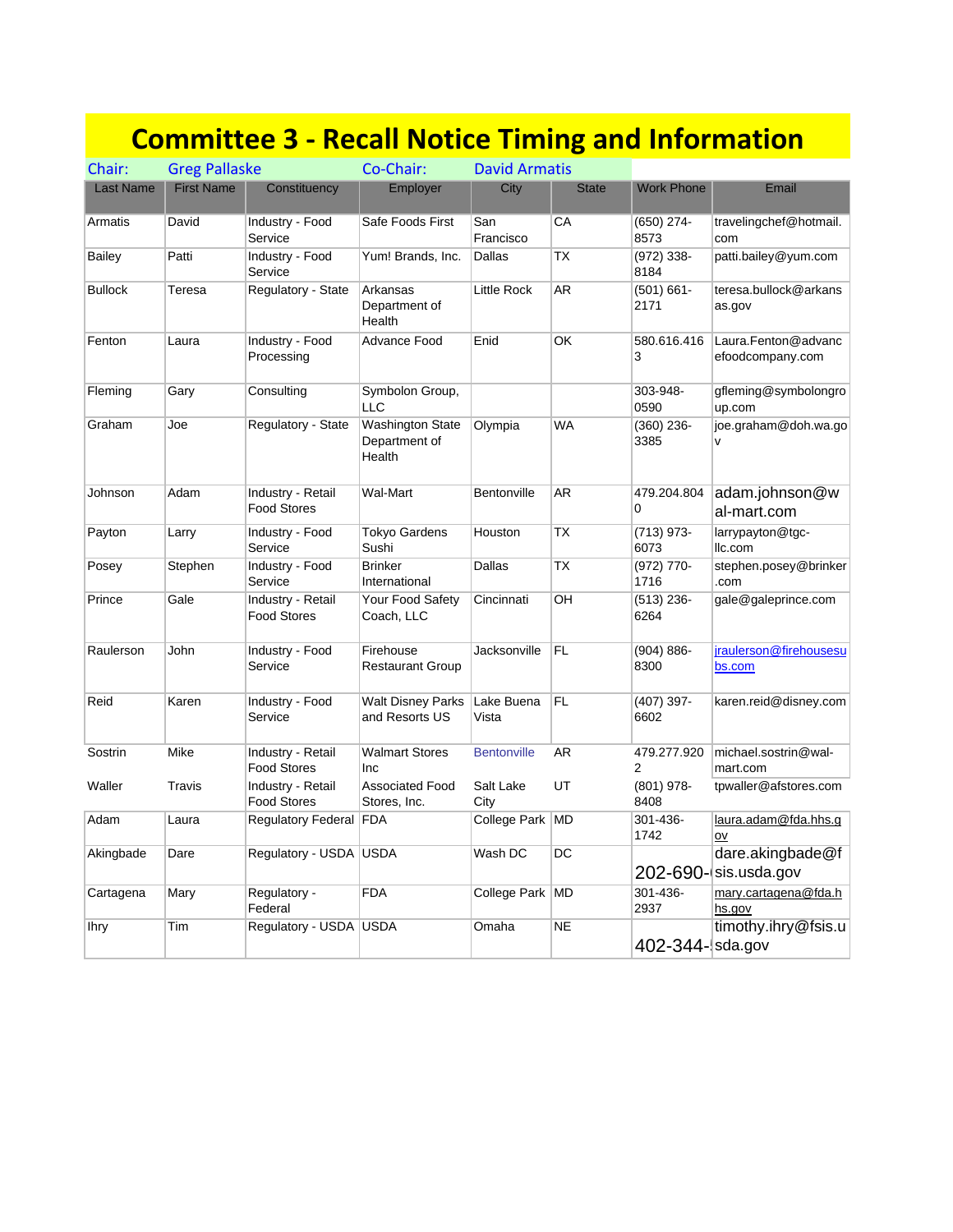| E=Excused Y=Present N=Absent | Meetings |
|------------------------------|----------|
| 10/8/2010                    |          |
|                              |          |
|                              |          |
|                              |          |
|                              |          |
|                              |          |
| E                            |          |
|                              |          |
|                              |          |
| E                            |          |
|                              |          |
|                              |          |
|                              |          |
|                              |          |
|                              |          |
|                              |          |
|                              |          |
|                              |          |
| E                            |          |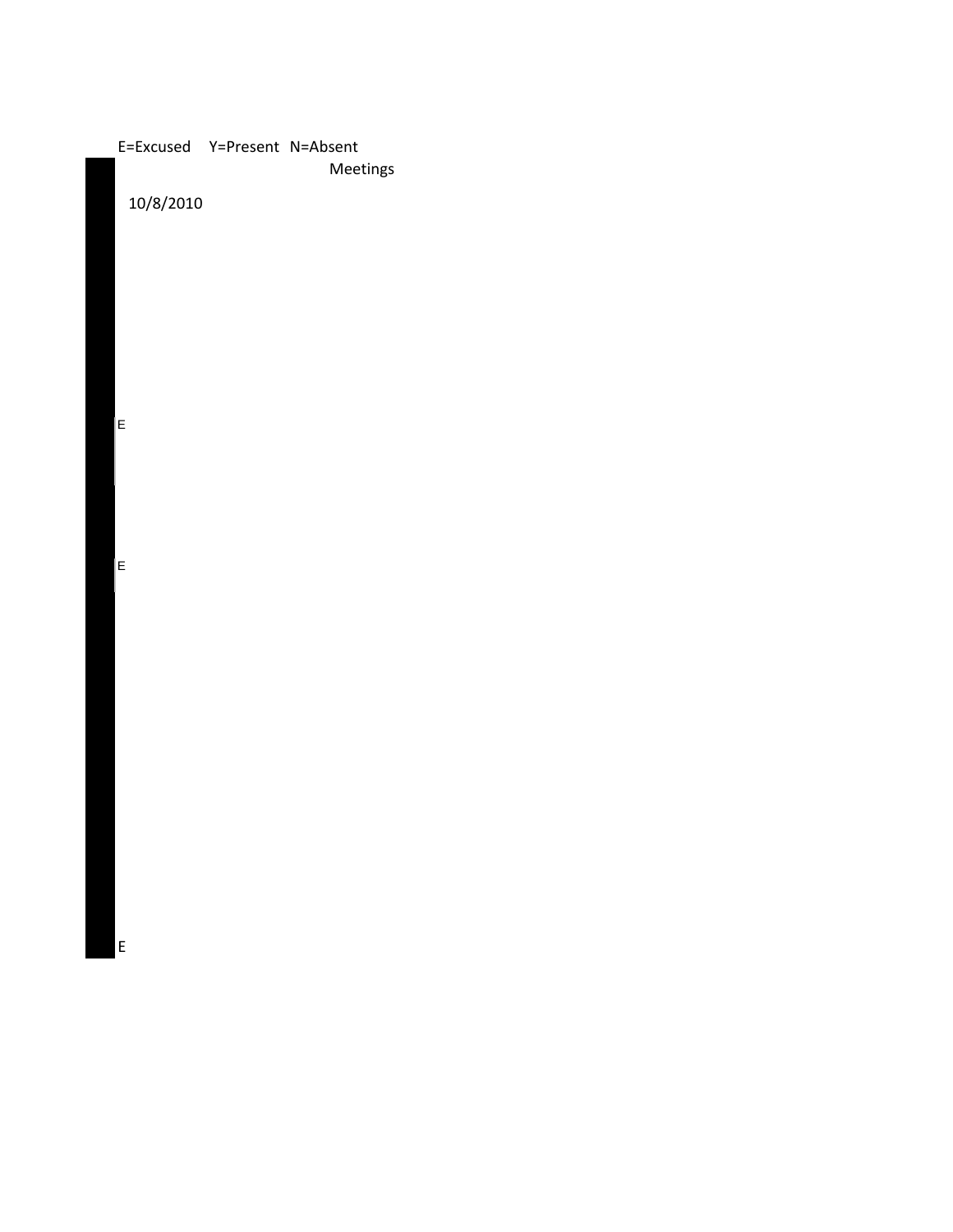| Chair:           | <b>Greg Pallaske</b> |                                         | Co-Chair:                                                             | <b>Craig Harris</b> |              |                       |                                              |
|------------------|----------------------|-----------------------------------------|-----------------------------------------------------------------------|---------------------|--------------|-----------------------|----------------------------------------------|
| <b>Last Name</b> | <b>First Name</b>    | Constituency                            | Employer                                                              | City                | <b>State</b> | <b>Work Phone</b>     | Email                                        |
| Abney            | David                | Industry - Food<br>Service              | Sonic Drive In                                                        | Oklahoma<br>City    | OK           | $(405)$ 210-<br>1278  | david.abney@sonic<br>drivein.com             |
| <b>Barney</b>    | <b>Rick</b>          | Industry - Retail<br><b>Food Stores</b> | Delhaize<br>America                                                   | Tampa               | FL           | $(813) 620 -$<br>1139 | rabarney@sweetba<br>ysupermarket.com         |
| Frappier         | Robert D.            | Industry - Retail<br><b>Food Stores</b> | Ahold USA                                                             | <b>Braintree</b>    | МA           | $(781)$ 380-<br>5695  | rfrappier@aholdusa<br>.com                   |
| Goossen          | Daniel               | Industry - Retail<br><b>Food Stores</b> | Giant Food                                                            | Landover            | <b>MD</b>    | $(301)$ 341-<br>3922  | daniel.goossen@gi<br>antofmaryland.com       |
| Hancock          | Roger                | Other - Consulting<br>Services          | Recall Info Link                                                      | Boise               | ID           | $(208)$ 284-<br>1508  | roger.hancock@rec<br>allinfolink.com         |
| Hollingsworth    | Jill                 | Industry - Retail<br><b>Food Stores</b> | <b>Food Marketing</b><br>Institute                                    | Arlington           | VA           | $(202)$ 220-<br>0658  | jhollingsworth@fmi.<br>org                   |
| Lane             | Don                  | Industry - Retail<br><b>Food Stores</b> | The Kroger Co.                                                        | Cincinnati          | OH           | $(513) 762 -$<br>4281 | don.lane@kroger.co<br>m                      |
| Morris           | Sheri L.             | Regulatory - State                      | PA Dept. of<br>Agriculture/Food<br>Safety &<br>Laboratory<br>Services | Harrisburg          | PA           | $(717) 787 -$<br>4315 | shmorris@state.pa.<br>us                     |
| Nicholson        | Gina                 | Industry - Retail<br><b>Food Stores</b> | The Kroger<br>Company                                                 | Westerville         | OН           | $(614) 898 -$<br>3413 | gina.nicholson@kro<br>ger.com                |
| O'Donnell        | Kathleen             | Industry - Retail<br><b>Food Stores</b> | Wegman's Food<br><b>Markets</b>                                       |                     |              | 585-429-<br>3623      | kathleen.odonnell-<br>cahill@wegmans.co<br>m |
| Parker           | Richard              | Industry - Retail<br><b>Food Stores</b> | HEB                                                                   | San Antonio         | ТX           | $(210)$ 938-<br>6514  | parker.richard@heb<br>.com                   |
| Sherratt         | Grant                | Other - Software<br>Technology          | Steton<br>Technology                                                  | St. George          | UT           | $(435) 656 -$<br>5655 | grant.sherratt@stet<br>on.com                |
| Tryba            | Casimir M.           | Industry - Retail<br><b>Food Stores</b> | Big Y Foods,<br>Inc.                                                  | Springfield         | MA           | $(413) 504 -$<br>4450 | tryba@bigy.com                               |
| Westbrook        | Tim                  | Industry - Retail<br><b>Food Stores</b> | Publix Super<br>Market                                                | Orlando             | FL           | $(407)$ 702-<br>8294  | tim.westbrook@pub<br>lix.com                 |
| Adam             | Laura                | Regulatory Federal FDA                  |                                                                       | College Park MD     |              | 301-436-<br>1742      | laura.adam@fda.hh<br>s.gov                   |
| Akingbade        | Dare                 | Regulatory - USDA USDA                  |                                                                       | Wash DC             | DC           | 202-690-              | dare.akingbade<br>@fsis.usda.gov             |
| Cartagena        | Mary                 | Regulatory -<br>Federal                 | <b>FDA</b>                                                            | College Park MD     |              | 301-436-<br>2937      | mary.cartagena@fd<br>a.hhs.gov               |
| <b>Ihry</b>      | Tim                  | Regulatory - USDA USDA                  |                                                                       | Omaha               | <b>NE</b>    | 402-344-              | timothy.ihry@fsi<br>s.usda.gov               |